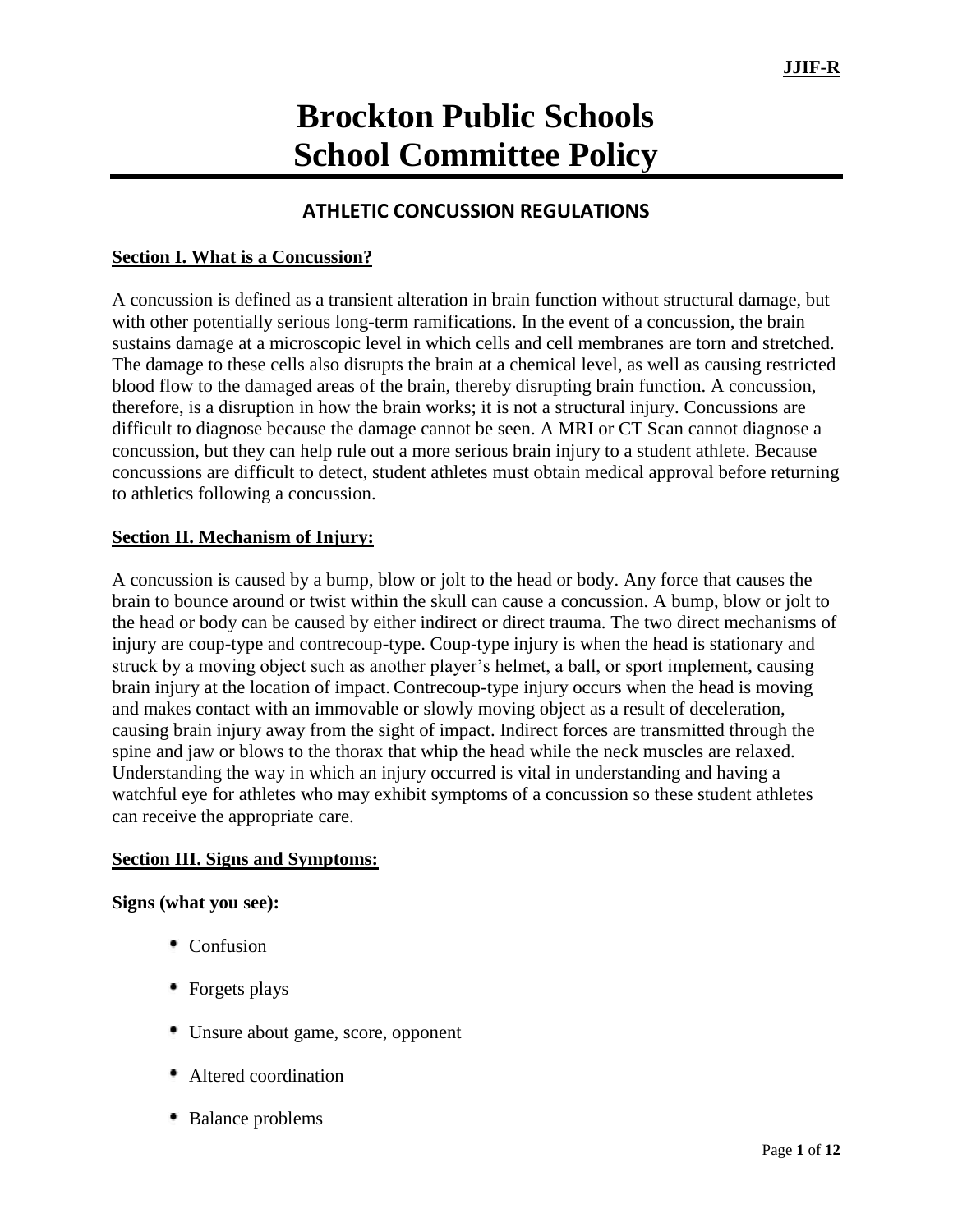## **JJIF-R**

- Personality change
- Slow response to questions
- Forgets events prior to injury (retrograde amnesia)
- Forgets events after injury (anterograde amnesia)
- Loss of consciousness (any duration)

### **Symptoms (reported by athlete):**

- Headache
- Fatigue
- Nausea or vomiting
- Double vision/ blurry vision
- Sensitivity to light (photophobia)
- Sensitivity to noise (tinnitus)
- **Feels** sluggish
- Feels foggy
- Problems concentrating
- Problems remembering
- Trouble with sleeping/ excess sleep
- Dizziness
- Sadness
- Seeing stars
- Vacant stare/ glassy eyed
- Nervousness
- Irritability
- Inappropriate emotions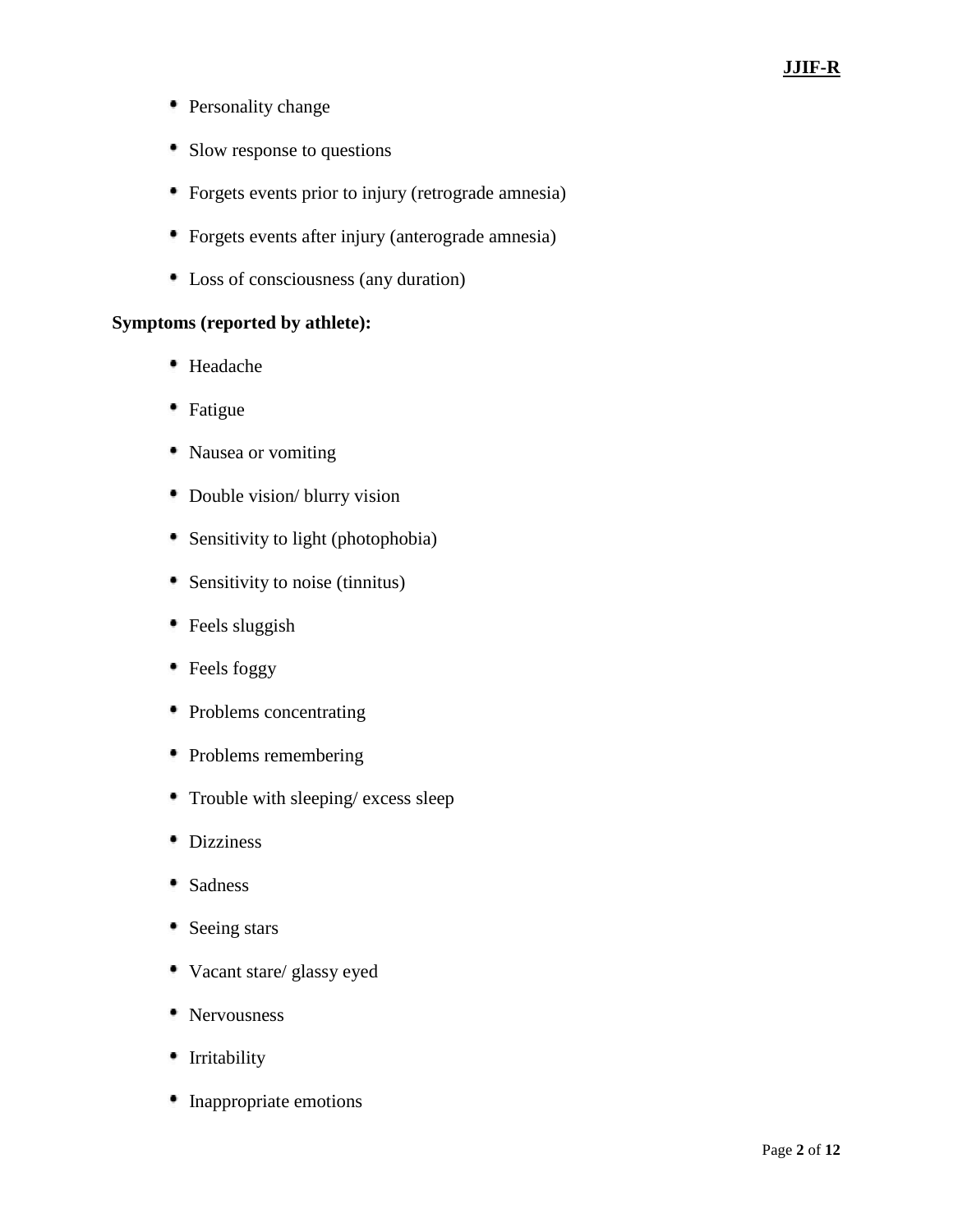If any of the above signs or symptoms are observed after a suspected blow to the head, jaw, spine or body, they may be indicative of a concussion and the student athlete must be removed from play immediately and not allowed to return until cleared by an appropriate allied health professional.

#### **Section IV. Management and Referral Guidelines:**

**1.** When an athlete loses consciousness for any reason, the athletic trainer will start the EAP (Emergency Action Plan) by activating EMS; check ABC's (airway, breathing, circulation); stabilize the cervical spine; and transport the injured athlete to the appropriate hospital via ambulance. If the athletic trainer is not available, the coach should immediately call EMS, check ABCs and not move the athlete until help arrives.

**2.** Any athlete who is removed from the competition or event and begins to develop signs and symptoms of a worsening brain injury will be transported to the hospital immediately in accordance with the EAP. **Worsening signs and symptoms requiring immediate physician referral include:**

- **A.** Amnesia lasting longer than 15 minutes
- **B.** Deterioration in neurological function
- **C.** Decreasing level of consciousness
- **D.** Decrease or irregularity of respiration
- **E.** Decrease or irregularity in pulse
- **F.** Increase in blood pressure
- **G.** Unequal, dilated, or unreactive pupils
- **H.** Cranial nerve deficits

**I.** Any signs or symptoms of associated injuries, spine or skull fracture, or bleeding

**J.** Mental-status changes: lethargy, difficulty maintaining arousal, confusion, agitation

- **K.** Seizure activity
- **L.** Vomiting/ worsening headache

**M.** Motor deficits subsequent to initial on-field assessment

- **N.** Sensory deficits subsequent to initial on-field assessment
- **O.** Balance deficits subsequent to initial on-field assessment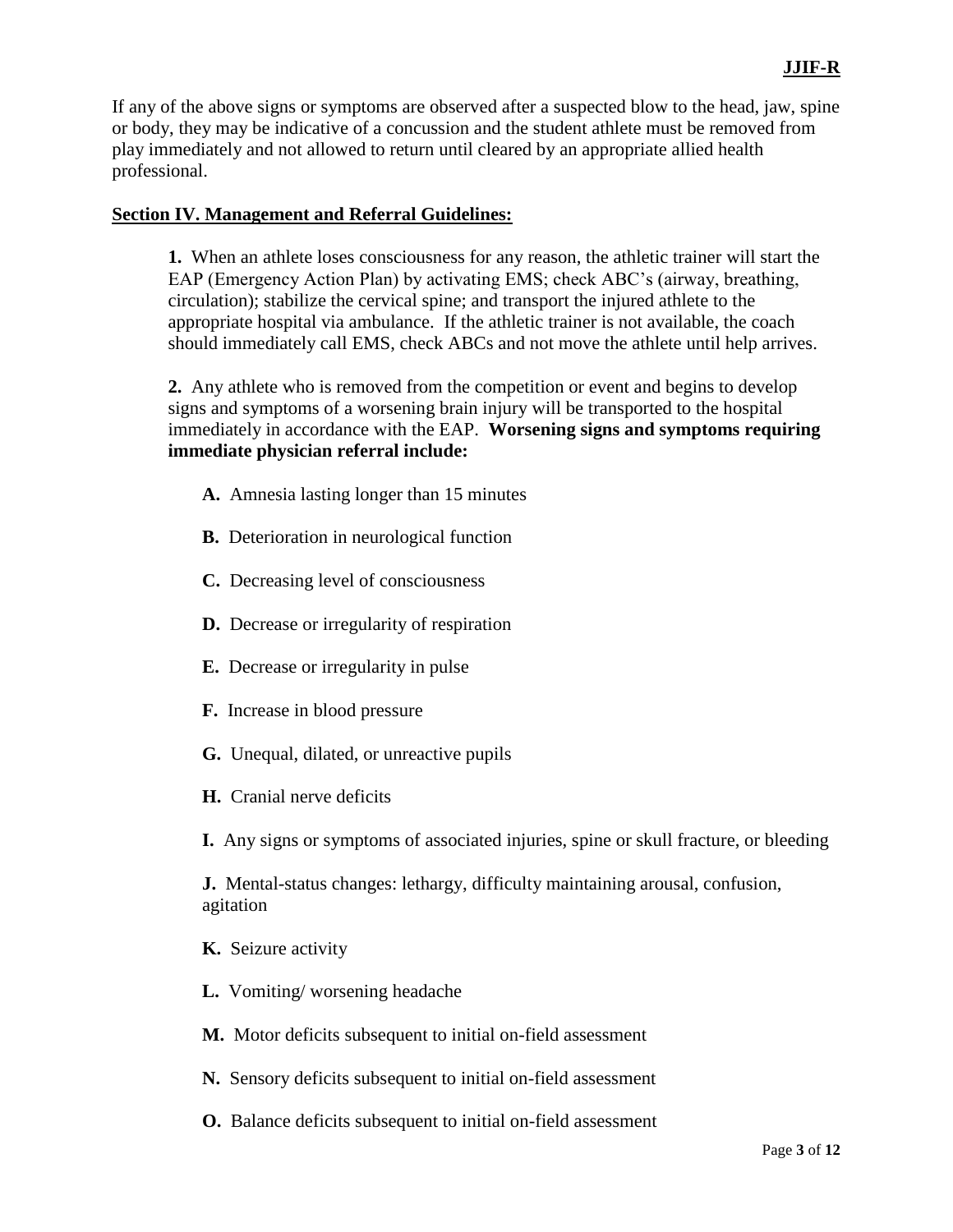- **P.** Cranial nerve deficits subsequent to initial on-field assessment
- **Q.** Post-Concussion symptoms worsen
- **R.** Athlete is still symptomatic at the end of the game

**3.** After a student athlete sustains a concussion, the athletic trainer will use the Standardized Assessment for Concussion (SAC) to assess and document the student athlete's concussion. The athletic trainer will also report on the student athlete's signs and symptoms by using the Signs and Symptoms Check-List. On the signs and symptoms checklist, the athletic trainer will also check pulse and blood pressure of each student athlete with a suspected concussion. After the initial evaluation of a concussion, all signs and symptoms will be tracked on the computer using the ImPact Test.

**4.** Any athlete who is symptomatic but stable is allowed to go home with his/her parent(s)/guardian(s) following the head injury.

**A.** If the head injury occurs at practice, parent(s)/guardian(s) will immediately be notified and must come and pick up the student athlete and talk to the certified athletic trainer in person.

**B.** If the injury occurs at a game or event the student athlete may go home with the parent/guardian(s) after talking with the certified athletic trainer.

**C.** Parent(s)/guardian(s) will receive important information regarding signs and symptoms of deteriorating brain injury/function prompting immediate referral to a local emergency room as well as return to play requirements. Parent(s)/guardian(s), as well as student athletes, must read and sign the Concussion Information and Gradual Return to Play form and bring it back to the certified athletic trainer before starting with the return to play protocol.

## **V. Gradual Return to Play Protocol:**

1. Student athletes, with the consent of their parent(s)/guardian(s), will start taking the ImPact Test (**or other approved test identified by the School District)**. The ImPact Test is a tool that helps manage concussions, determine recovery from injury, and is helpful in providing proper communication between coaches, parents and clinicians. The ImPact Test is a neurocognitive test that helps measure student athletes' symptoms, as well as test verbal and visual memory, processing speed and reaction time. It is **mandatory** for all student athletes to take the ImPact Test for a baseline score in accordance with Massachusetts State Law. The law states that all public schools must develop safety protocols on concussions and all public schools must receive information on past concussion history. The ImPact Test appears to be a promising tool in monitoring a student athlete's prior concussions, as well as any future concussions.

2. Each student athlete will complete a baseline test at the beginning of their sport season**. All student athletes and club cheerleading members will undergo ImPact testing.** Student athletes will be re-tested every other year. If a student athlete plays more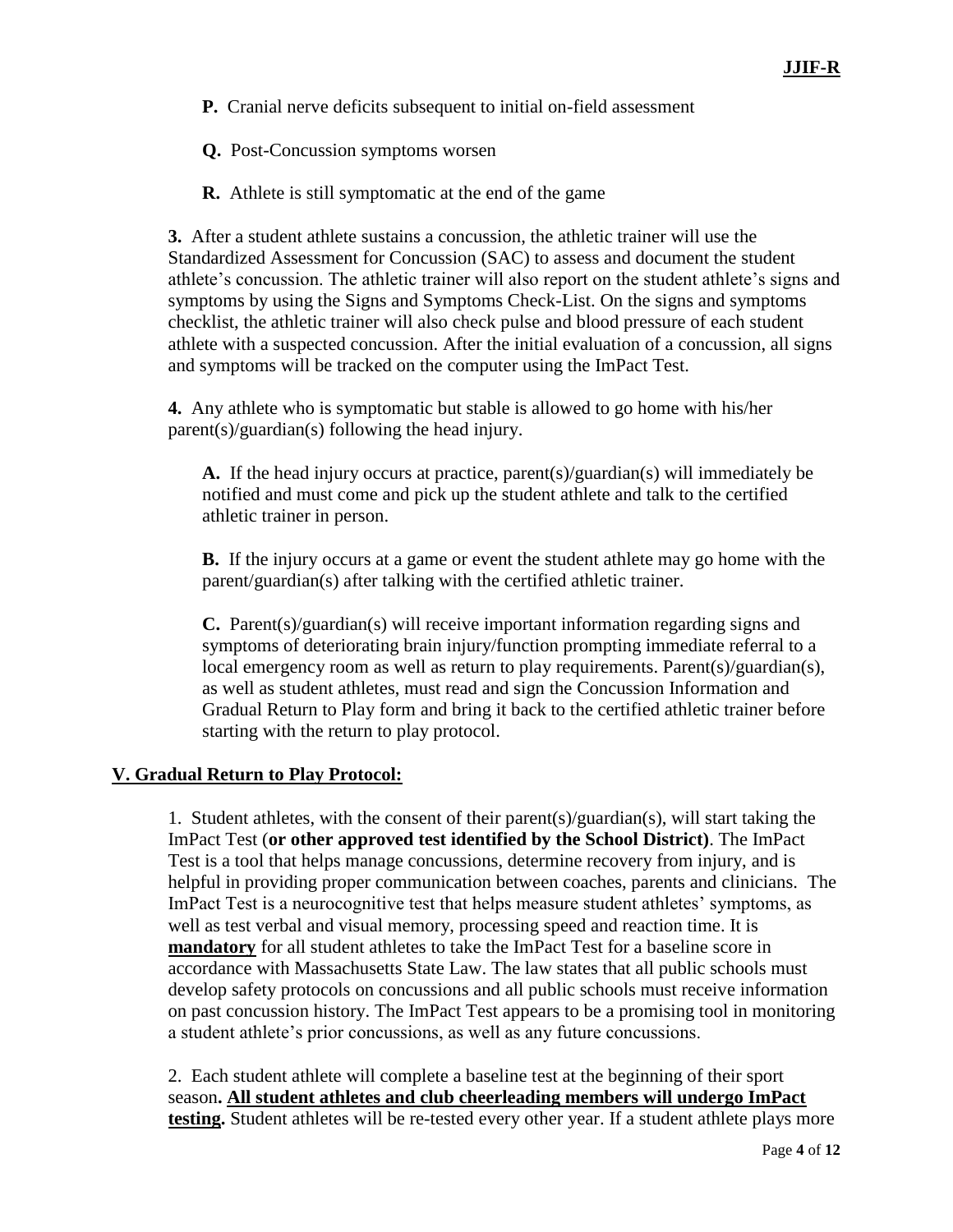than one sport during the academic year, their test will remain valid. For example, if a soccer student athlete also plays basketball in the winter, the student athlete will not have to take the ImPact Baseline Test again in the winter. If a student athlete posts scores below the norm, the student athlete will be re-tested at another time with either the certified athletic trainer or school nurse. Student athletes cannot begin practice until a valid baseline score is obtained during their designated time to take the test.

**A.** At the beginning of every sport season, student athletes are required to complete a concussion history form and return it to the athletic department. This information will be recorded in the student information system for tracking purposes.

**B.** Following any concussion the athletic trainer must notify the athletic director and school nurses.

**C.** Following a concussion the student athlete will take a **post-injury test within 24 to 48 hours following the head injury. STUDENT ATHLETES WILL NOT BE ALLOWED TO MOVE ON TO FUNCTIONAL/PHYSICAL TESTING UNTIL THEIR IMPACT TEST IS BACK TO THE BASELINE SCORE AND ASYMPTOMATIC.** After a student athlete takes their first post-injury test, the student athlete will not be re-tested again for **5 days.**

**D.** If, after the first post-injury ImPact test, the athlete is not back to his/her baseline the parent/guardian(s) will be notified, and the student athlete will be referred to their healthcare provider and must have the Concussion Information and Gradual Return to Play form signed by a physician, physician assistant, licensed neuropsychologist or nurse practitioner stating when the athlete is allowed to return to play.

**E.** Following a post-injury test, the certified athletic trainer will take the Concussion Information and Gradual Return to Play form signed by the parent(s)/guardian(s) and fill in the date of all post-injury tests taken by each student athlete.

**F.** The certified athletic trainer will also document the date on which the athlete is asymptomatic and sign the document agreeing that all the above statements are true and accurate.

**G.** Once the athlete starts on the exertional post concussion tests, the parent(s)/guardian(s) will be notified and the athlete will be sent home with all signed documents relating to head injury. At this time the parent/guardian(s) must bring the student athlete to a licensed physician, licensed neuropsychologist, licensed physician assistant, nurse practitioner or other appropriately trained or licensed healthcare professional to be medically cleared for participation in the extracurricular activity.

**H.** Student athletes who continue to exhibit concussion symptoms for a week or more must be evaluated by a physician before returning to play.

**I.** Once a student athlete's post-injury test is back at the student athlete's baseline score, the student athlete will go through 5 days of Exertional Post Concussion Tests.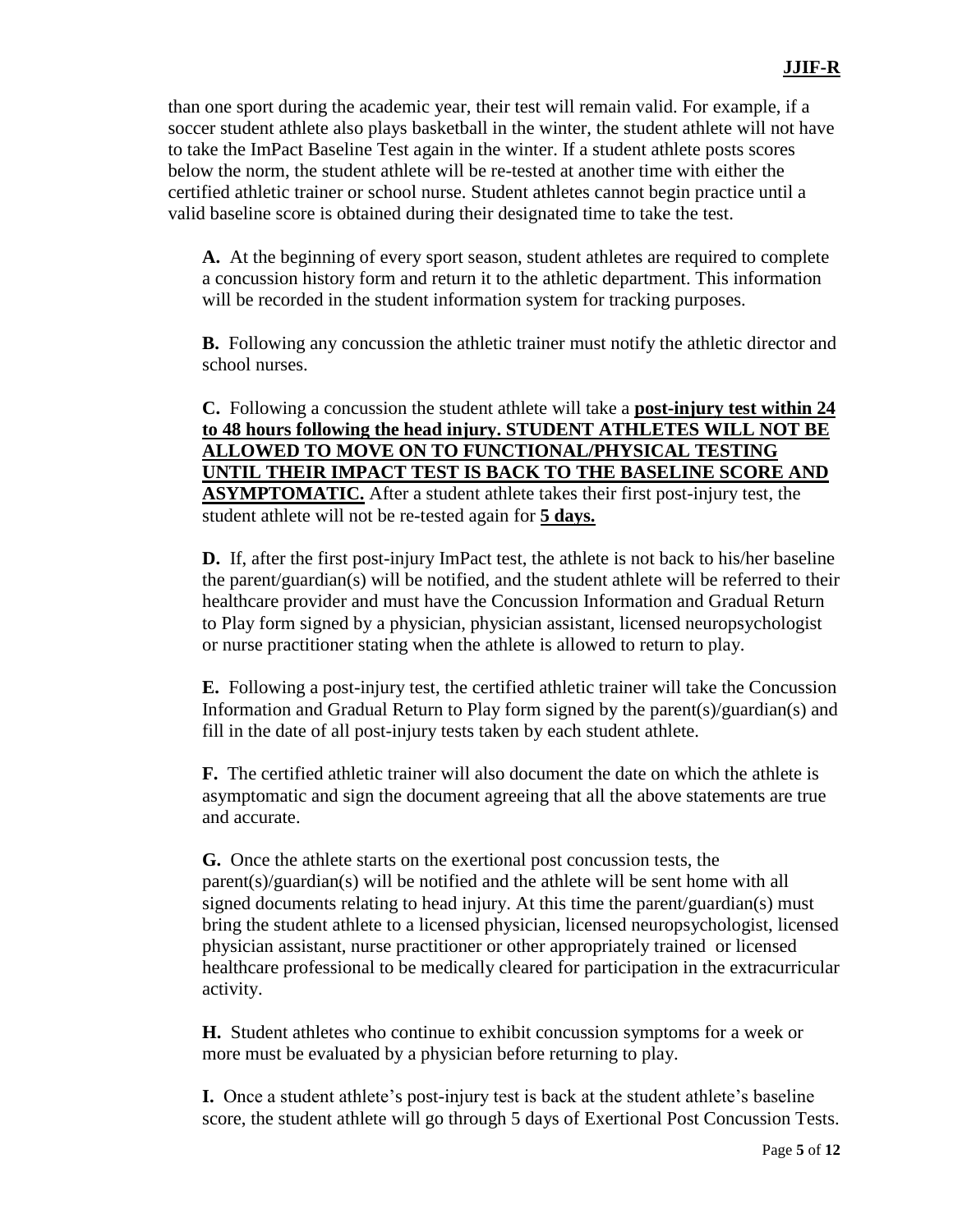The student athlete must be asymptomatic for all functional and physical tests to return to play (RTP). All tests will be administered by a certified athletic trainer.

#### **Exertional Post Concussion Tests:**

**A.** Test 1: (30% to 40% maximum exertion): Low levels of light physical activity. This will include walking, light stationary bike for about 10 to 15 minutes. Light isometric strengthening (quad sets, UE light hand weights, ham sets, SLR's, resistive band ankle strengthening) and stretching exercises.

**B.** Test 2: (40% to 60% maximum exertion): Moderate levels of physical activity. Treadmill jogging, stationary bike, or elliptical for 20 to 25 minutes. Light weight strength exercises (resistive band exercises UE and LE, wall squats, lunges, step up/downs. More active and dynamic stretching.

**C.** Test 3: (60% to 80% maximum exertion). Non-contact sports specific drills. Running, high intensity stationary bike or elliptical 25 to 30 minutes. Completing regular weight training. Start agility drills (ladder, side shuffle, zig-zags, carioca, box jumps, and hurdles).

**D.** Test 4: (80% maximum exertion). Limited, controlled sports specific practice and drills.

**E.** Test 5: Full contact and return to sport with monitoring of symptoms.

#### **Section VI. School Nurse Responsibilities:**

**1.** Assist in testing all student athletes with baseline and post-injury ImPact testing.

**2.** Participate and complete the CDC training course on concussions. A certificate of completion will be recorded by the nurse leader yearly.

**3.** Complete symptom assessment when student athlete enters Health Office (HO) with questionable concussion during school hours. Repeat in 15 minutes.

**4.** Observe students with a concussion for a minimum of 30 minutes.

**5.** If symptoms are present, notify parent/guardian(s) and instruct parent/guardian(s) that student must be evaluated by an MD.

(a) If symptoms are not present, the student may return to class.

**6.** If symptoms appear after a negative assessment, MD referral is necessary.

**7.** Allow students who are in recovery to rest in HO when needed.

**8.** Develop plan for students regarding pain management.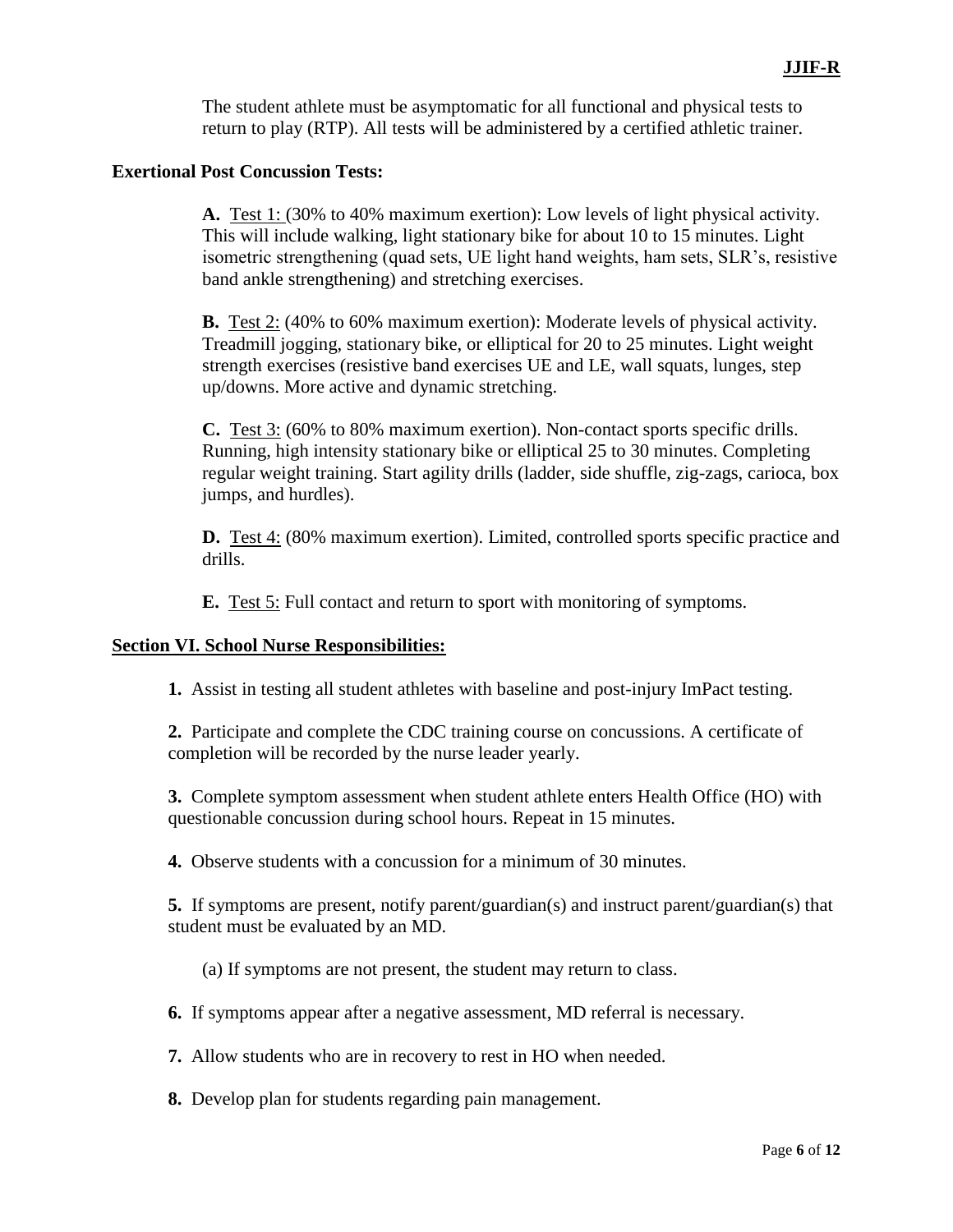**9.** School nurse will notify teachers and guidance counselors of any students or student athletes who have academic restrictions or modifications related to their concussion.

**10.** Educate parents and teachers about the effects of concussion and returning to school and activity.

**11.** If injury occurs during the school day, inform administrator and complete accident/incident form.

**12.** Enter physical exam dates and concussion dates into the student information system.

#### **Section VII. School Responsibilities:**

**1.** Review and, if necessary, revise, the concussion policy every 2 years.

**2.** Once the school is informed of the student's concussion, a contact or "point person" should be identified (e.g. the guidance counselor, athletic director, school nurse, school psychologist or teacher).

**3.** Point person to work with the student on organizing work assignments, making up work and giving extra time for assignments and tests/quizzes.

**4.** Assist teachers in following the recovery stage for student.

**5.** Convene meeting and develop rehabilitative plan.

**6.** Decrease workload if symptoms appear.

**7.** Recognize that the student's ability to perform complex math equations may be different from the ability to write a composition depending on the location of the concussion in the brain.

**8.** Educate staff on the signs and symptoms of concussions and the educational impact concussions may have on students.

**9.** Include concussion information in student handbooks.

**10.** Develop a plan to communicate and provide language-appropriate educational materials to parents with limited English proficiency.

#### **Section VIII. Athletic Director Responsibilities:**

**1.** Provide parents, athletes, coaches, and volunteers with educational training and concussion materials yearly.

**2.** Ensure that all educational training programs are completed and recorded.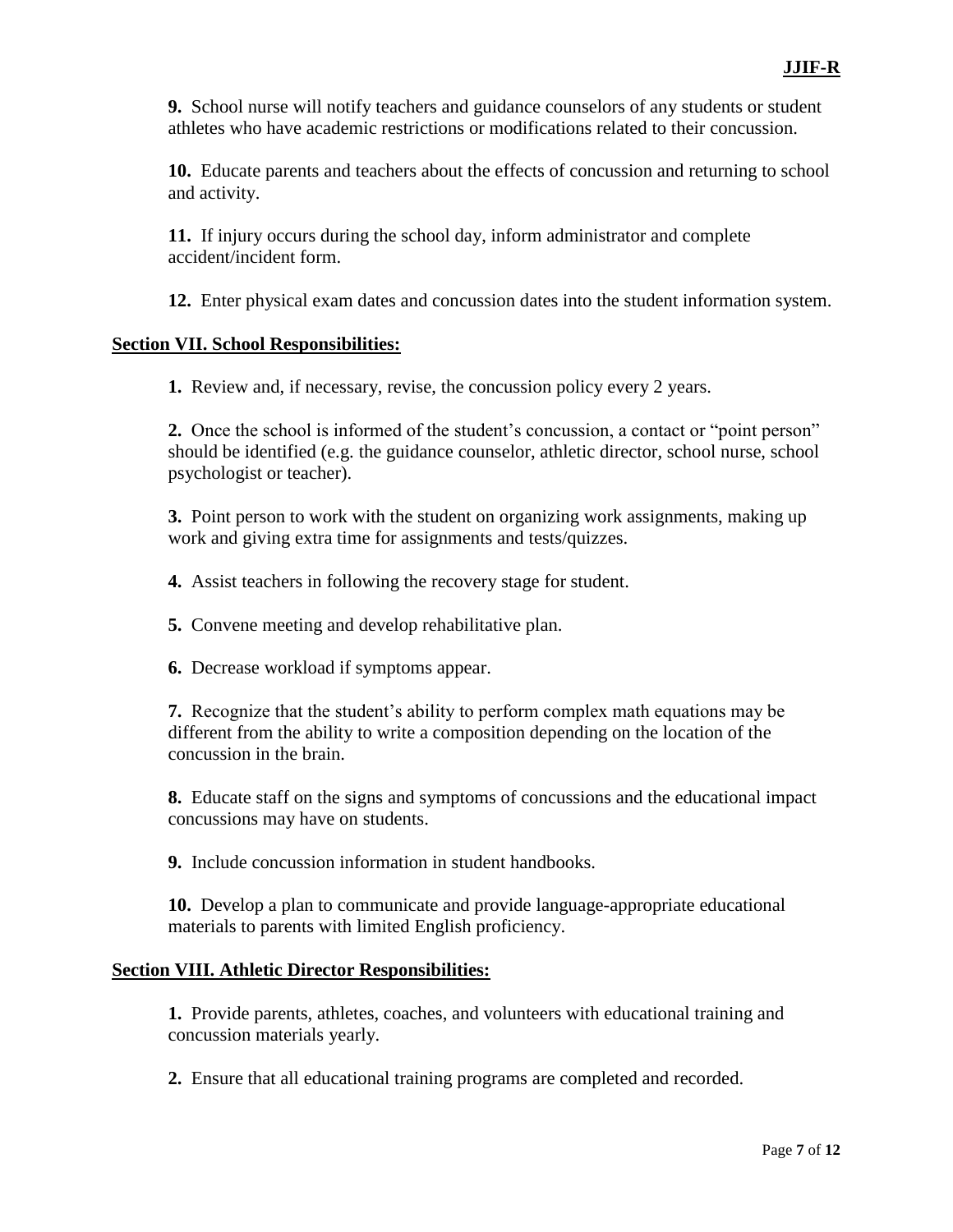**3.** Ensure that all students meet the physical exam requirements consistent with 105 CMR 200.000 prior to participation in any extracurricular athletic activity

**4.** Ensure that all students participating in extracurricular athletic activity have completed and submitted their pre-participation forms, which include health history form, concussion history form, and MIAA form.

**5.** Ensure that athletes are prohibited from engaging in any unreasonably dangerous athletic technique that endangers the health or safety of an athlete, including using a helmet or any other sports equipment as a weapon.

**6.** Ensure that all head injury forms are completed by parent/guardian(s) or coaches and reviewed by the coach, athletic trainer, school nurse and school physician.

**7.** Inform parent/guardian(s) that, if all necessary forms are not completed, their child will not participate in athletic extracurricular activities.

#### **Section IX. Parent/Guardian Responsibilities:**

**1.** Complete and return concussion history form to the athletic department.

**2.** Inform school if student sustains a concussion outside of school hours. Complete new concussion history form following new injury.

**3.** If student suffers a concussion outside of school, complete head injury form and return it to the school nurse.

**4.** Complete a training provided by the school on concussions and return certificate of completion to the athletic department.

**5.** Watch for changes in your child that may indicate that your child does have a concussion or that your child's concussion may be worsening. Report to a physician:

- **A.** Loss of consciousness
- **B.** Headache
- **C.** Dizziness
- **D.** Lethargy
- **E.** Difficultly concentrating
- **F.** Balance problems
- **G.** Answering questions slowly
- **H.** Difficulty recalling events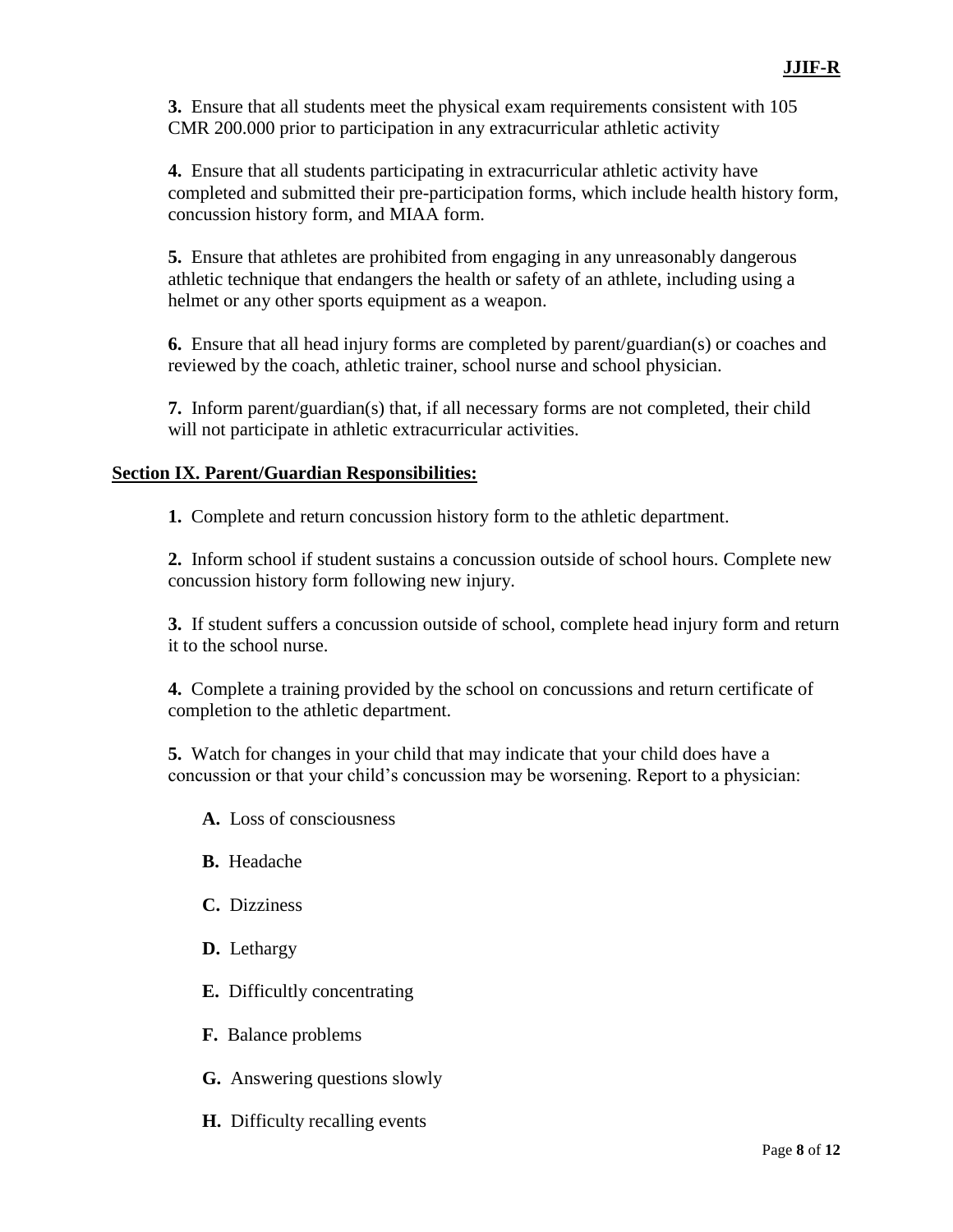## **JJIF-R**

- **I.** Repeating questions
- **J.** Irritability
- **K.** Sadness
- **L.** Emotionality
- **M.** Nervousness
- **N.** Difficulty with sleeping
- **6.** Encourage your child to follow concussion protocol.
- **7.** Enforce restrictions on rest, electronics and screen time.
- **8.** Reinforce recovery plan.

**9.** Request a contact person from the school with whom you may communicate about your child's progress and academic needs.

**10.** Observe and monitor your child for any physical or emotional changes.

**11.** Request to extend make up time for work if necessary.

**12.** Recognize that your child will be excluded from participation in any extracurricular athletic event if all forms are not completed and on file with the athletic department.

#### **Section X. Student and Student Athlete Responsibilities:**

**1.** Complete Baseline ImPact Test prior to participation in athletics at **BHS and every** two years afterwards.

**2.** Return required concussion history form prior to participation in athletics.

**3.** Participate in all concussion training and education and return certificate of completion to the athletic department prior to participation in athletics.

**4.** Report all symptoms to athletic trainer and/ or school nurse.

- **5.** Follow recovery plan.
- **6. REST.**

## **7. NO ATHLETICS.**

**8. BE HONEST!**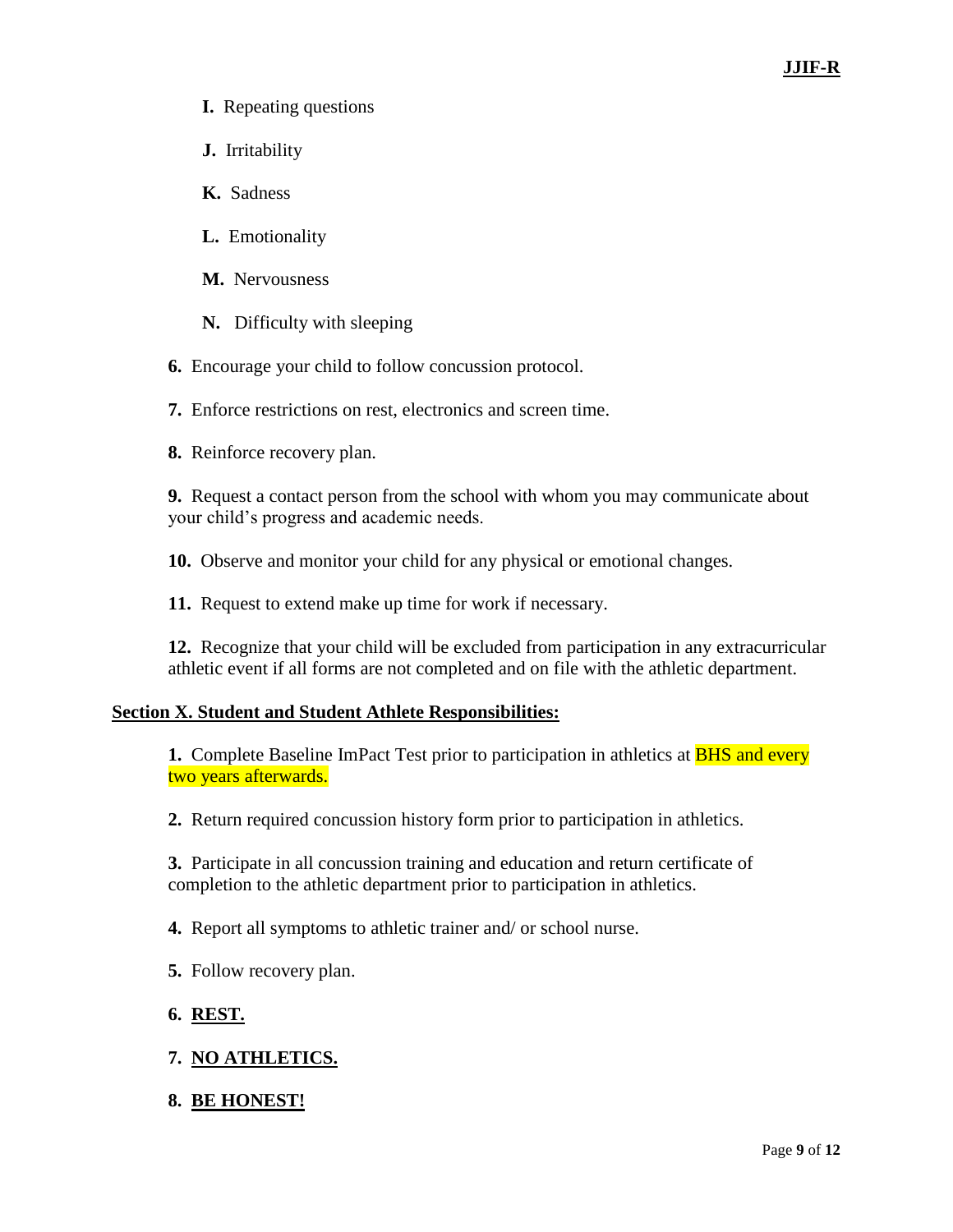**9.** Keep strict limits on screen time and electronics.

**10.** Don't carry books or backpacks that are too heavy.

**11.** Tell your teachers if you are having difficulty with your classwork.

**12.** See the athletic trainer and/or school nurse for pain management.

**13.** Return to sports only when cleared by physician and the athletic trainer.

**14.** Follow Gradual Return to Play Guidelines.

**15.** Report any symptoms to the athletic trainer and/or school nurse and parent(s)/guardian(s) if any occur after return to play.

**16.** Return medical clearance form to athletic trainer prior to return to play.

**17.** Students who do not complete and return all required trainings, testing and forms will not be allowed to participate in sports.

## **Section XI. Coach & Band Instructor Responsibilities:**

**1.** Participate in Concussion Education Course offered by the National Federation of State High School Associations (NFHS) on a yearly basis. Complete certificate of completion and return to the athletic department.

**2.** Ensure all student athletes have completed ImPact baseline testing prior to and every two years before participation according to guidelines in Section 10.

**3.** Ensure all student athletes have returned concussion history and health history form prior to participation in athletics.

**4.** Complete a head injury form if their player suffers a head injury and the athletic trainer is not present at the athletic event. This form must be shared with the athletic trainer and school nurse.

**5.** Ensure all students have completed a concussion educational training and returned their certificate of completion prior to participation in athletics.

**6.** Remove from play any student athlete who exhibits signs and symptoms of a concussion.

**7.** Do not allow student athletes to return to play until cleared by a physician and athletic trainer.

**8.** Follow Gradual Return to Play Guidelines.

**9.** Refer any student athlete with returned signs and symptoms back to athletic trainer.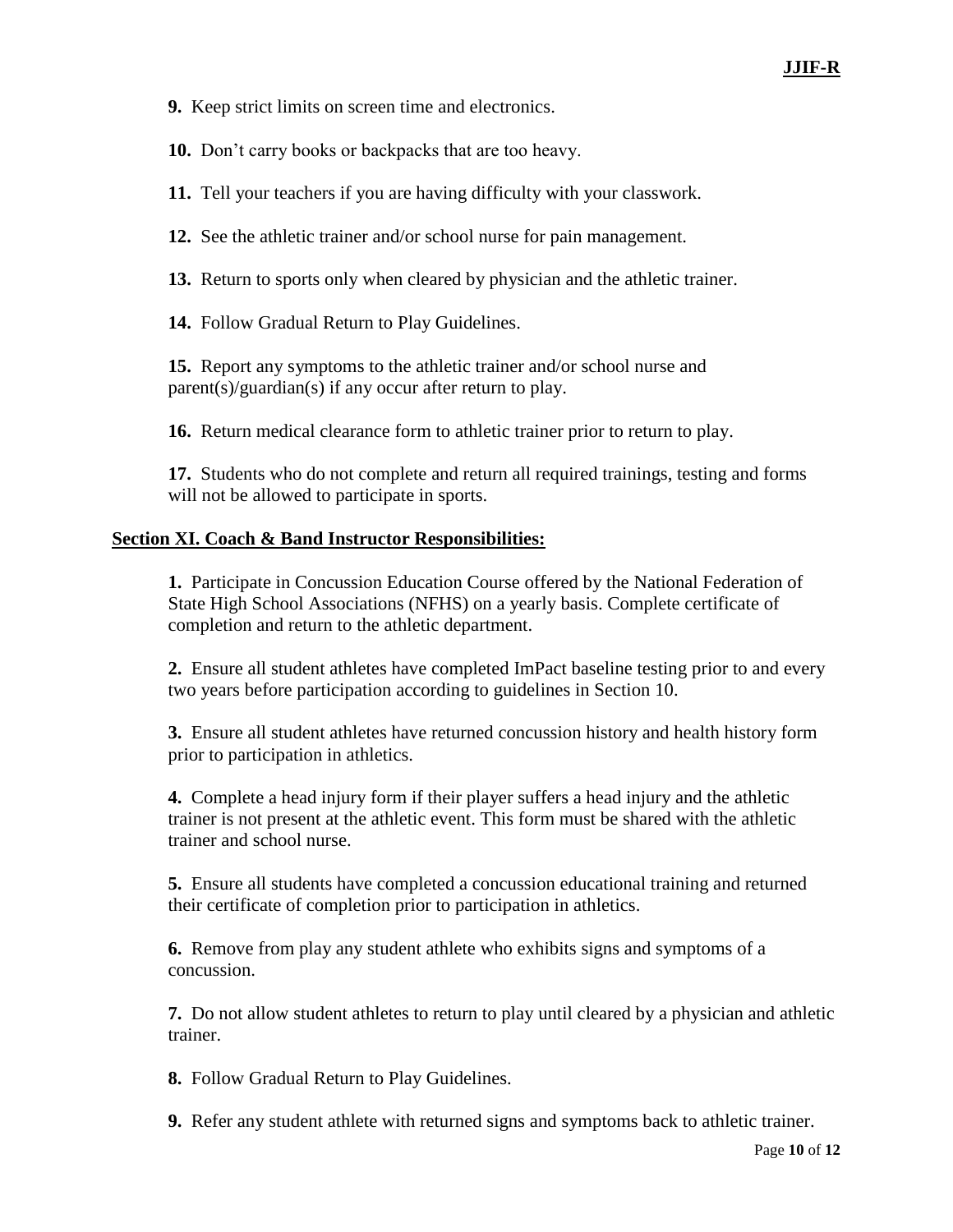**10.** Any coach, band instructor, or volunteer coach for extracurricular activities shall not encourage or permit a student participating in the activity to engage in any unreasonably dangerous athletic technique that unnecessarily endangers the health of a student athlete, including using a musical instrument, helmet or any other sports equipment as a weapon.

#### **Section XII. Post Concussion Syndrome:**

Post Concussion Syndrome is a poorly understood condition that occurs after a student athlete receives a concussion. Student athletes who receive concussions can have symptoms that last a few days to a few months, and even up to a full year, until their neurocognitive function returns to normal. Therefore, all school personnel must pay attention to and closely observe all student athletes for post concussion syndrome and its symptoms. Student athletes who are still suffering from concussion symptoms are not ready to return to play. The signs and symptoms of post concussion syndrome are:

- Dizziness
- Headache with exertion
- Tinnitus (ringing in the ears)
- Fatigue
- **·** Irritability
- Frustration
- Difficulty in coping with daily stress
- Impaired memory or concentration
- Eating and sleeping disorders
- Behavioral changes
- Alcohol intolerance
- Decreases in academic performance
- Depression
- Visual disturbances

#### **Section XIII. Second Impact Syndrome:**

Second impact syndrome is a serious medical emergency and a result of an athlete returning to play and competition too soon following a concussion. Second impact syndrome occurs because of rapid brain swelling and herniation of the brain after a second head injury that occurs before